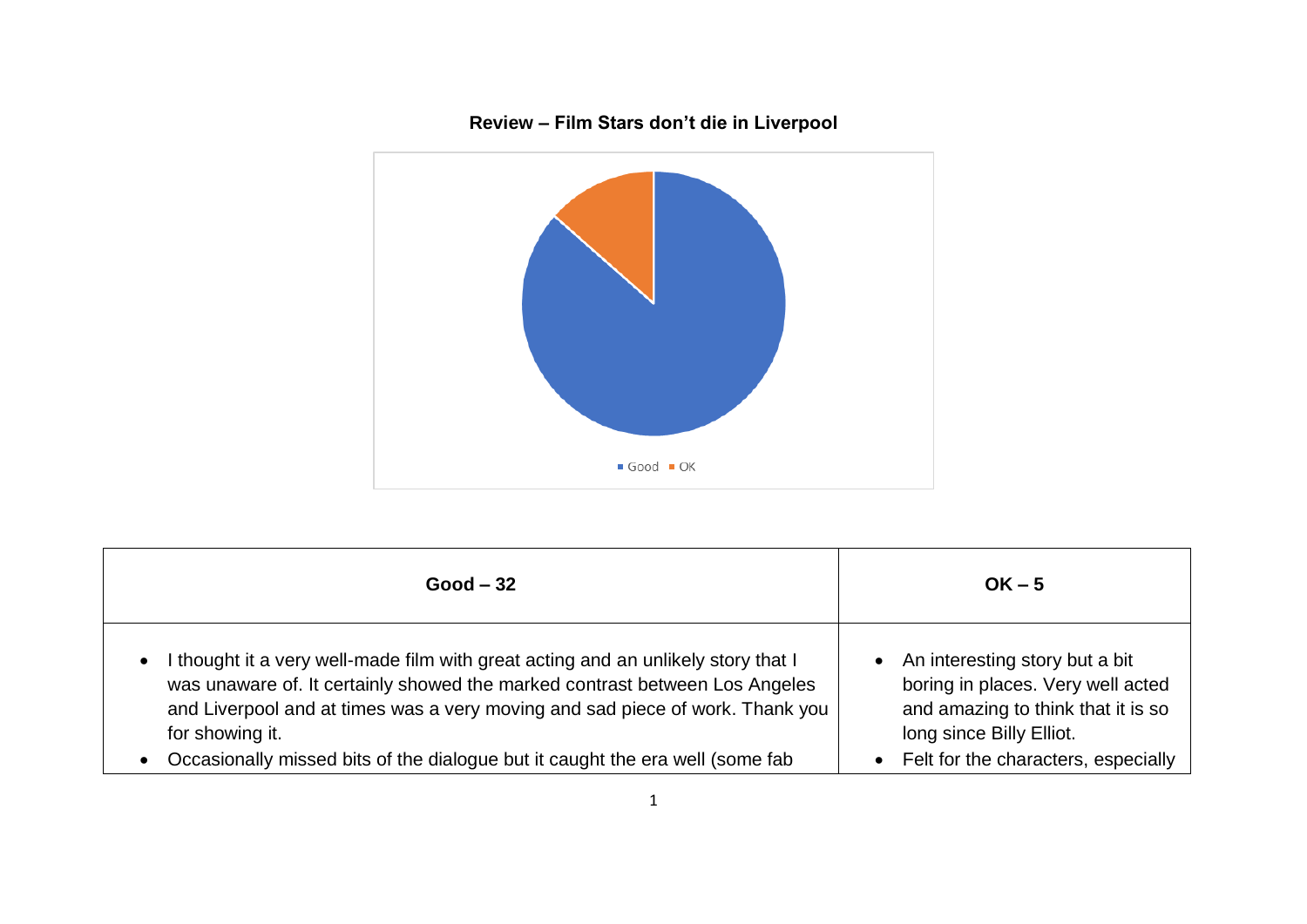wallpaper!) and was very moving.

- Annette Bening brilliant actress very good film we all enjoyed it.
- We both enjoyed the film and thought the acting, sets and story award winning material.
- Jamie Bell's performance was especially moving.
- Enjoyed all the performances, period setting was very evocative (particularly the wallpapers!!) & the soundtrack was fab.
- Although a bit long and some of the time shifts not clearly 'sign-posted'.
- Beautifully shot, very evocative of Liverpool at that time. Sad but not depressing. Loved it!
- Very good. Interesting way of incorporating historic footage and different characters perspectives of events. An enjoyable evening.
- Well acted by the main characters. Using doors to go between flashbacks and "the present" is an interesting idea, as is repeating the scene when Gloria returns home following her cancer diagnosis from both Peter's and Gloria's point of view.
- A very good cast and a brilliant central performance from Annette Bening made you care about these characters.
- I enjoyed it, and was an interesting story. I thought Jamie Bell and Annette Bening were excellent.
- The three of us thought it was very good, although not an 'enjoyable' subject although the sound quality was quite poor.
- Very Good. Clever pairing of lead actors particularly.
- The subject matter made for hard viewing, but it was a well-made film, with some excellent acting. I had wanted to see this film for some time, but found that about half way through I was strangely disappointed by it. I can't put my finger on why, although the pace had become a bit slow. However, it picked up

Pete at the end, and loved Julie Walters but overall it won't stay long in the memory.

• Well acted by the main characters. Using doors to go between flashbacks and "the present" is an interesting idea, as is repeating the scene when Gloria returns home following her cancer diagnosis from both Peter's and Gloria's point of view.